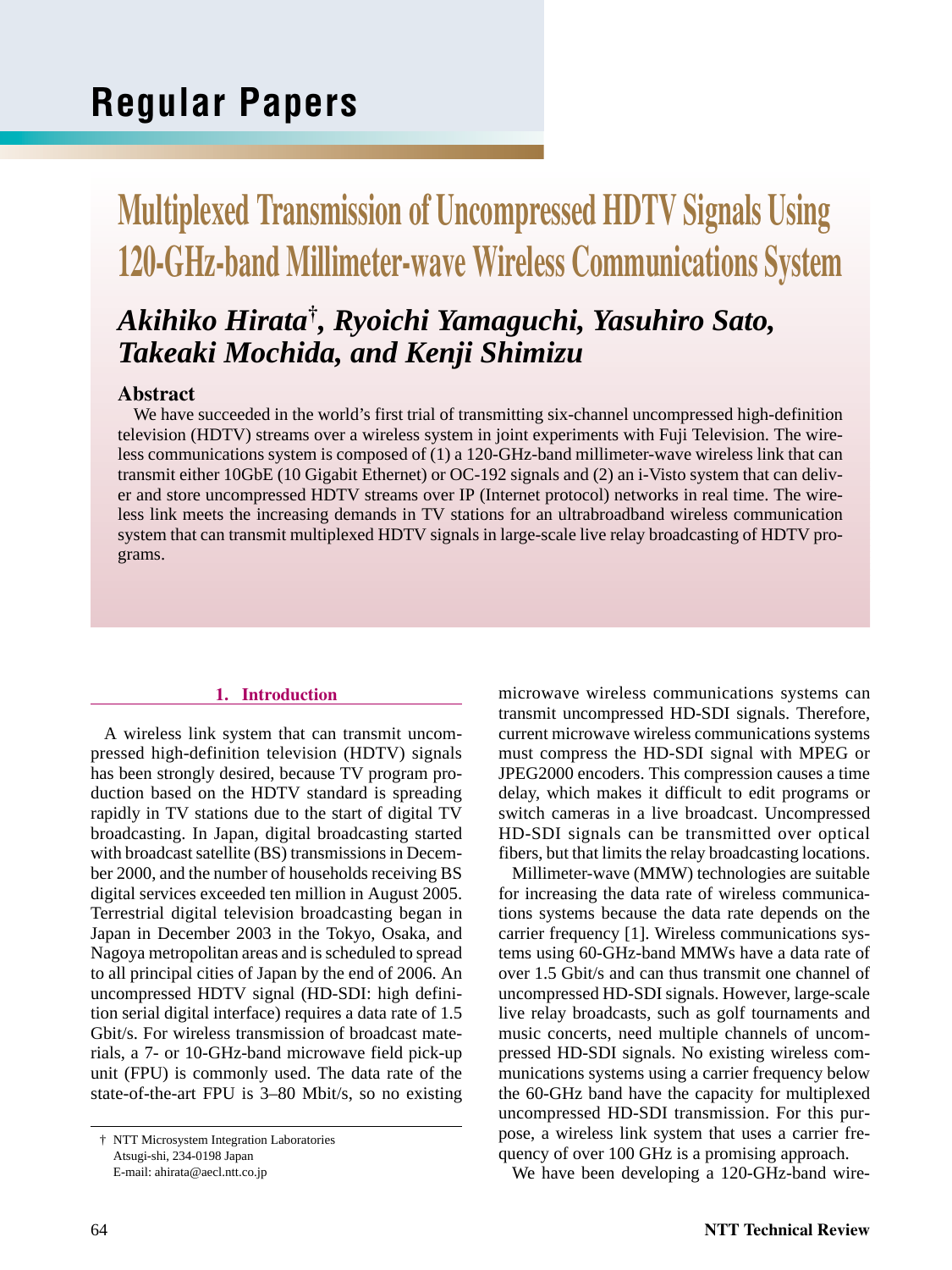

Fig. 1. Large-scale relay broadcast using ultrabroadband wireless communications.

less link system that has a data rate of 10 Gbit/s [2]. The wireless link system uses photonic technologies for the generation, modulation, and transmission of MMW signals, because photonic components have wider bandwidths than electronic components and we can construct an over-100-GHz system with currently available components. The 10-Gbit/s-wireless link system has sufficient capacity for multiplexed transmission of uncompressed HD-SDI signals.

The combination of the 120-GHz-band wireless communications and fiber networks will enable large-scale live relay broadcasting of HDTV programs. Relay broadcasting using ultrabroadband wireless communications is schematically shown in **Fig. 1**. The HD-SDI signals are gathered and multiplexed at the outside broadcast vans and transmitted to the central outside broadcast van by ultrabroadband wireless communications. The multiplexed signals are sent from the central outside broadcast van to the relay point building in which broadband fibers are installed and then transmitted to the TV stations through optical fibers. These ultrabroadband wireless links connected with the fiber networks will facilitate the production of HDTV programs. However, technology for multiplexing HD-SDI signals over broadband IP (Internet protocol) networks is required to achieve the relay broadcasting shown in Fig. 1.

In this paper, we report on our investigation of multiplexed transmission of HD-SDI signals over a 120- GHz-band wireless link. We used the i-Visto gateway (see section 2.3) to multiplex HD-SDI signals [3]. It generates a video stream of IP packets from HD-SDI signals captured by existing HDTV devices and delivers them through high-speed IP networks, such

as OC-48<sup>\*</sup> with a transmission rate of 2488.32 Mbit/s or 10GbE (10 Gigabit Ethernet) with a rate of 10 Gbit/s. We have demonstrated six-channel (6-ch) multiplexed wireless transmission of HD-SDI signals using the 120-GHz-band wireless link and i-Visto gateways.

### **2. 120-GHz-band wireless communications system**

#### **2.1 System configuration 2.1.1 Transmitter**

The transmitter of the wireless link is composed of a 125-GHz photonic MMW generator [2], a data modulator, and the core with an antenna. A schematic and photograph of it are shown in **Figs. 2** and **3(a)**, respectively. The core of the transmitter is composed of a Cassegrain antenna with a diameter of 450 mm and equipment that integrates a photodiode module and DC circuit boards.

The photonic MMW generator is used to generate an optical signal whose intensity is modulated at 125 GHz. The output of an ultranarrow linewidth singlemode laser (SML) is modulated at a frequency of 62.5 GHz using the carrier suppression method. A LiNbO<sub>3</sub> Mach-Zehnder modulator (MZM) is used for modulation. The modulated optical signals are fed into a planar lightwave circuit (PLC) that integrates an arrayed waveguide grating (AWG) and a 3-dB combiner. The two output channels of the AWG with a spacing of 120 GHz are connected by a 3-dB com-

<sup>\*</sup> OC-48: OC stands for optical carrier. OC-48 is one of the traffic capacity levels defined by SONET (synchronous optical network).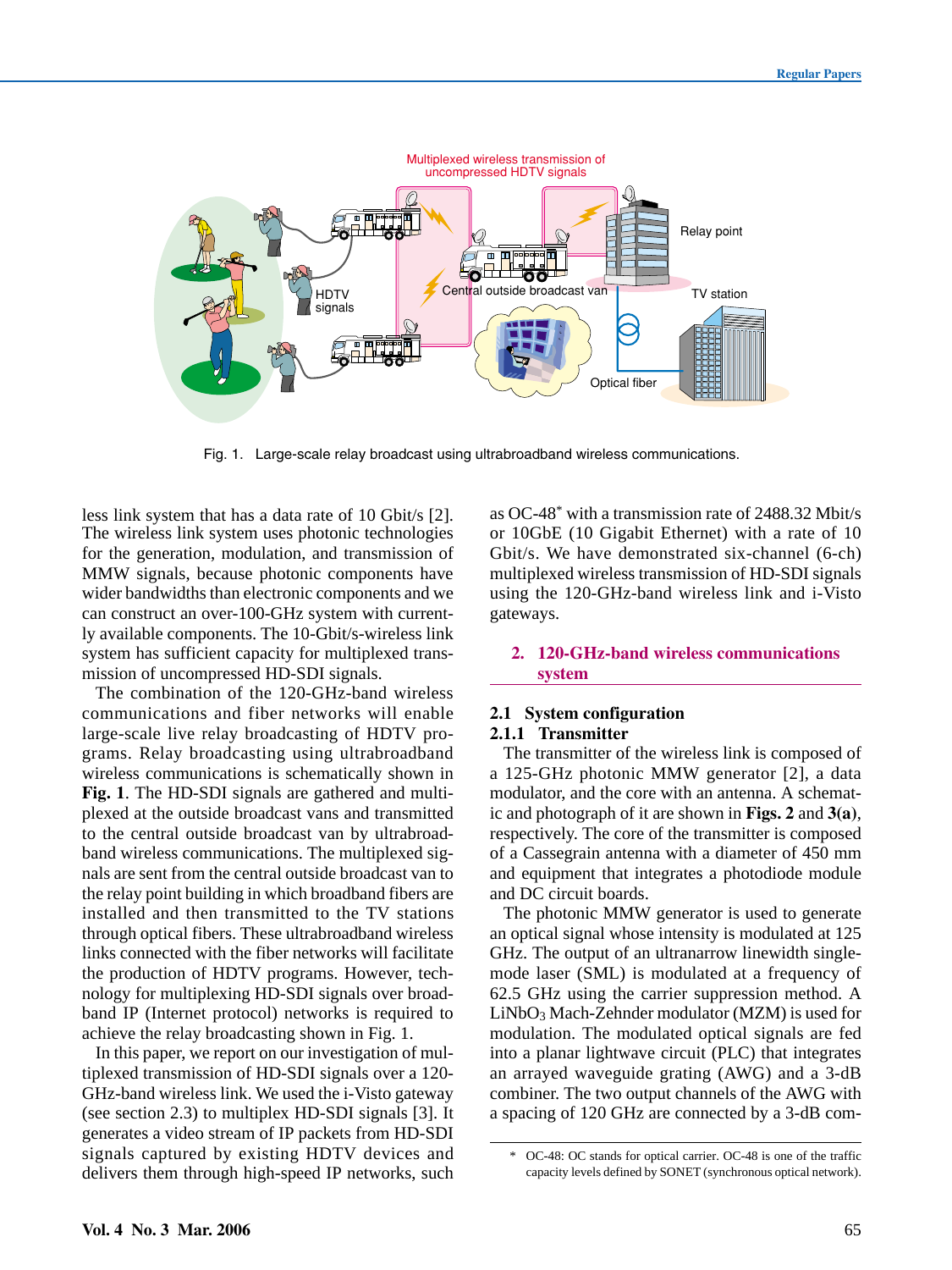

Fig. 2. Schematic of 120-GHz-band wireless link.



Fig. 3. Photographs of (a) transmitter and (b) receiver.

biner. The PLC acts as an optical filter that outputs two modes whose frequency interval is 125 GHz, and the resulting optical signal-to-noise ratio is over 40 dB. By connecting the AWG and the 3-dB combiner via optical waveguides in the PLC, we keep the phase difference between the two modes constant, which reduces the phase noise of the generated MMW signal. The phase noise of the MMW signals is below –75 dBc/Hz at an offset frequency of 100 Hz [2]. The output signal is amplified by an erbium-doped fiber amplifier (EDFA).

The data modulator modulates the output of the optical MMW generator with 10-Gbit/s data signals. For the modulation, we used a conventional MZM. Many communication network standards, such as OC-192 (9953.28 Mbit/s) and 10GbE, use optical fibers for 10-Gbit/s data transmission. Therefore, we use an optical-to-electrical (O/E) converter and a clock and data recovery (CDR) circuit in the data signal circuit. The optical signal modulated by data signals is amplified by another EDFA.

In the transmitter core, the optical signals are O/E converted, amplified, and radiated via a high-gain antenna. This is done by feeding the optical signal from the data modulator into the uni-traveling carrier photodiode (UTC-PD) module [4], which is composed of a UTC-PD and an MMW amplifier [5]. The primary features of a UTC-PD are fast response, high operating current, and high saturation power, which originate from its operating mode in which only electrons act as active carriers. The MMW amplifier uses 0.1-µm-gate InAlAs/InGaAs high-electron-mobilitytransistors (HEMTs) [5]. The HEMT amplifier has a gain of over 20 dB at 125 GHz, and the UTC-PD module can generate output power of over 10 dBm at 125 GHz. The generated MMW signal is radiated from a high-gain Cassegrain antenna with a diameter of 450 mm.

## **2.1.2 Receiver**

The receiver is composed of a receiver core and a controller. A schematic and photograph of it are shown in Fig. 2 and **Fig. 3(b)**, respectively. The receiver's core consists of the receiver module, baseband amplifier, CDR circuit, and E/O converter. The controller acts as a DC supply. A high-gain Cassegrain antenna with a diameter of 450 mm is attached to the receiver core. The received MMW signal is amplified and demodulated by a receiver mod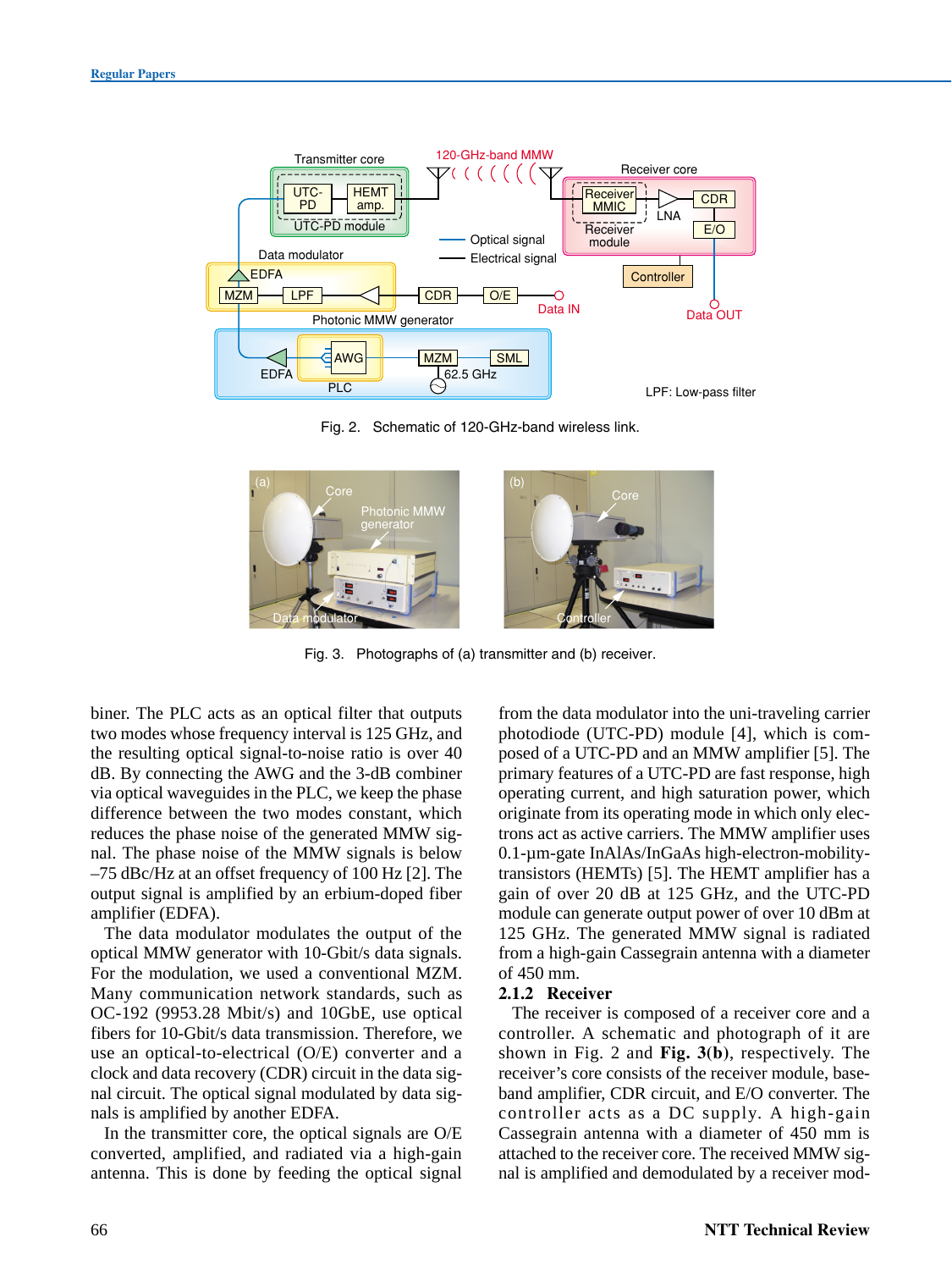ule, which uses a receiver monolithic microwave integrated circuit (MMIC) chip [5]. The demodulated data signals are amplified by a low-noise amplifier (LNA). They are input to the CDR and converted to an optical signal by the E/O converter.

#### **2.2 Transmission characteristics**

We obtained an experimental radio station license from the Japanese Ministry of Internal Affairs and Communications on August 2005 because legal controls are imposed on the emission of radio waves outdoors. The specifications of the wireless link are shown in **Table 1**. The center frequency is 125 GHz, the occupied bandwidth is from 116.5 to 133.5 GHz, and the maximum output power is 10 dBm. The radio station is registered as a Cassegrain antenna with an antenna gain of 48.8 dBi.

We measured the bit-error-rate (BER) characteristics of the wireless link at a data rate of 9.953 Gbit/s, which corresponds to the data rate of the OC-192 standard, and succeeded in achieving error-free transmission of an OC-192 signal with a BER of less than  $10^{-12}$ . The input and output data signals were both optical signals transmitted through fibers, as shown in Fig. 2. The transmission distance was 200 m. Between the transmitter and receiver, we placed a glass window with transmission loss of about 9 dB, which suggests that the link could transmit 10-Gbit/s data over a free-space distance of 600 m. We estimated the maximum transmission distance from the minimum received power for error-free transmission, maximum output power, and antenna gain. In fair conditions, the maximum transmission distance was about 1.5 km to achieve a BER of less than  $10^{-12}$  and 2.5 km for  $10^{-4}$ .

The received power is reduced drastically by rainfall attenuation, obstacles such as birds, and antenna axis divergence caused by wind and earthquakes etc. To cope with the changing received power, we applied automatic gain control (AGC). The gain of the MMW amplifier depends on the gate voltage of the HEMTs, which is automatically controlled so that the voltage of the output data signal is constant even

Table 1. Specifications of 120-GHz-band wireless link.

| Center frequency   | 125,000 GHz        |
|--------------------|--------------------|
| Occupied bandwidth | 116.5-133.5 GHz    |
| Output power       | 10dBm              |
| Antenna            | Cassegrain antenna |
| Antenna gain       | 48.8 dBi           |

though the input MMW power changes. The AGC function led to a received power margin of over 15 dBm.

To meet the 10GbE standard, we also measured the BER characteristics of the wireless link at a data rate of 10.3125 Gbit/s. We have achieved error-free transmission with a BER of  $10^{-12}$  over a distance of 300 m. These results indicate that the 120-GHz-band wireless link can connect 10-Gbit/s optical fiber communication networks, such as OC-192 or 10GbE. It enables the use of components on the market for the O/E and E/O converters, baseband amplifier, and CDR circuits. Moreover, we can use HD-SDI signal multiplexers that have either OC-192 or 10GbE network interfaces, which reduces the development cost of the wireless link.

# **2.3 Wireless communication systems for multiplexed HDTV signals using i-Visto**

# **2.3.1 OC-192 SONET/SDH-based wireless link system**

We used the i-Visto gateway XG to multiplex HD-SDI signals over 10-Gbit/s fiber networks. The i-Visto (Internet video studio system for HDTV production) is an Internet-based video production-support system for professional use developed by NTT Laboratories. The i-Visto gateway converts between SDI/HD-SDI signals and IP streams [3]. The latest version, i-Visto gateway XG, supports various kinds of network interfaces including GbE, 10GbE, and OC-48/OC-192 POS (packet over SONET/SDH).

First, we investigated multiplexed wireless transmission systems that use the OC-48 and OC-192 network interfaces. Since OC-48 and OC-192 have higher reliability than the Ethernet network, they are commonly used to transmit HDTV material between TV stations. The setup for multiplexed wireless transmission of HD-SDI signals is shown in **Fig. 4(a)**. First, we used four i-Visto gateway XGs that support the OC-48 network interface. Each gateway converts the HD-SDI video stream from a video interface to IP packets in real time and transmits these packets via an OC-48 network interface. Four OC-48 signals are multiplexed by a SONET/SDH (synchronous optical network, synchronous digital hierarchy) multiplexer and sent over an OC-192 network. The OC-192 signals containing the 4-ch HD-SDI video stream are transmitted over the wireless link. In the receiver, the demodulated OC-192 signals are demultiplexed to OC-48 signals by the demultiplexer. The gateway in the receiver receives IP packets from a network interface, reconfigures individual digital video streams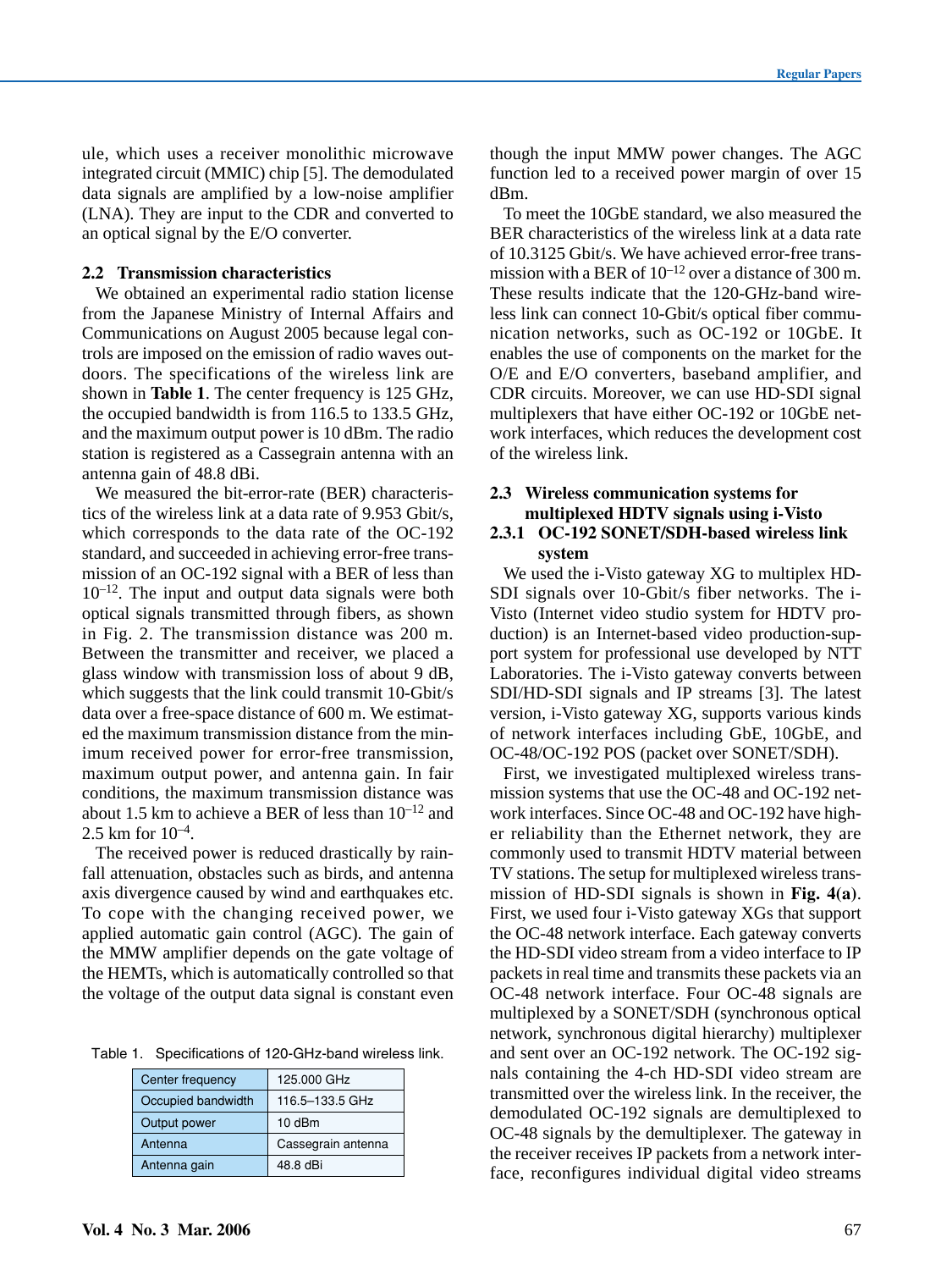

Fig. 4. Schematics of wireless links for multiplexed transmissions of uncompressed HD-SDI signals.

from them, and outputs them from corresponding video interfaces. At present, the 120-GHz band wireless link is a uni-directional communications system, so we invalidated the alarm detection and indication functions (layer 1) in SONET/SDH of the intermediate devices to prevent frames being discarded because of the absence of signals input to the Rx (receiver) port of the multiplexer (MUX) and LOS (loss of signal) detected because of the uni-directional communications. We chose Cisco HDLC-over-SONET/SDH [6] as the link-layer protocol from the POS family of protocols because it does not require any bidirectional negotiation between the sender and receiver gateways.

## **2.3.2 10GbE-based wireless link system**

The wireless link system supporting an OC-192 network interface can transmit only four channels of HD-SDI signals, even though the transmission capacity of OC-192 is 9.953 Gbit/s. We have also developed a wireless link system that supports the 10GbE network interface in order to transmit a 6-ch-HD-SDI signal by using the i-Visto gateway XG. The schematic is shown in **Fig. 4(b)**. The i-Visto gateway XG can convert two HD-SDI video streams to IP packets and then multiplex these packets via a 10GbE network interface. The packets from three i-Visto XGs are multiplexed by a multi-port 10GbE layer 2 switch. Then six channels of HD-SDI signals are transmitted as 10GbE signals over the 120-GHz-band wireless link. In the receiver, each i-Visto gateway XG outputs two reconfigured video streams. We also optimized the protocol of the i-Visto gateway and the 10GbE switch. We invalidated the generation of local faults and remote faults provided in the reconciliation sublayer, which are the error detection and indication schemes defined in the 10GbE standard. And in layer 3, we used static IP addresses by controlling the address resolution protocol (ARP) tables and forwarding database explicitly in the gateways and intermediate 10GbE switches to avoid the need to execute bidirectional ARP operations. We implemented a traffic shaping function in the network interfaces of the i-Visto gateways to suppress burst traffic. This enabled us to keep the inter-packet gap larger than a certain amount of time in units of 5 ns. We set the inter-packet gap of each gateway so that the traffic rate did not exceed 3.3 Gbit/s to avoid exceeding the bandwidth capacity of 10GbE. This means that the multiplexed HDTV streams from three gateways never consume more than 9.9 Gbit/s.

## **3. Joint experiments with TV station**

As part of an effort to promote the use of over-100- GHz MMWs, we have been conducting a joint experiment with Fuji Television Network, Inc. (Fuji TV) for multiplexed wireless transmission of uncompressed HD-SDI signals. We carried out public outdoor transmission trials at Odaiba in Tokyo in August 2005. A photograph of the experimental setup is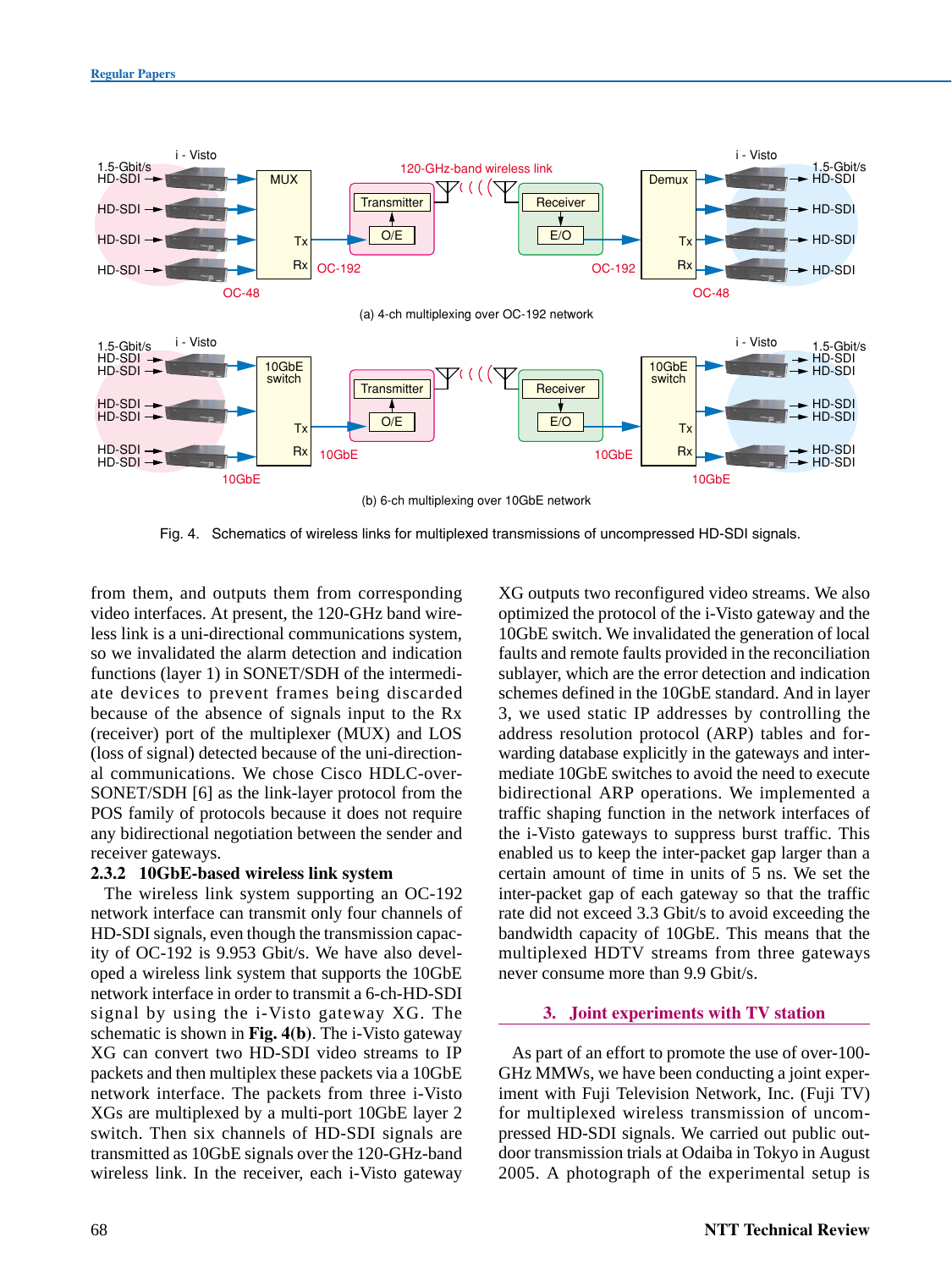

Fig. 5. (a) Public outdoor transmission trials for 2-ch uncompressed HD-SDI signals at Odaiba and (b) demonstration of 6-ch multiplexed wireless transmission of uncompressed HD-SDI signals at International Broadcast Exhibition (InterBee 2005).

shown in **Fig. 5(a)**. The receiver was set in the Fuji TV building, and the transmitter was placed on the roof of an adjacent building. The transmission distance was about 100 m, and there was a glass window between the transmitter and receiver. Error-free transmission at 10 Gbit/s was achieved, and two uncompressed HD-SDI signals in an OC-192 network were successfully transmitted over the 120-GHz-band wireless link even when rain was falling at a rate of 12.5 mm/hr.

We also demonstrated 6-ch multiplexed transmission of uncompressed HD-SDI signals over the 120- GHz-band wireless link at the International Broadcast Equipment Exhibition (InterBee 2005) held over three days in November 2005 at Makuhari. The 6-ch-HD-SDI signals were multiplexed over the 10GbE link using the experimental setup shown in Fig. 4(b). The transmitter and receiver were set in the Fuji TV booth about 4 m apart (**Fig. 5(b)**). In the demonstration, the wireless link was connected with a motioncontrol Camsat system developed by Fuji TV and transmitted six HDTV videos used as backgrounds in chroma key composition.

#### **4. Future plans**

The 120-GHz-band wireless link is scheduled to have its transmission distance extended by increasing the output power of the transmitter and the sensitivity of the receiver. This progress will be achieved mainly by improving the performance of the InP MMICs. The construction of bidirectional systems is also important. In the future, we plan to construct allelectronic systems using HEMT MMIC technologies [5], which should make the transmitter small and cost-effective.

We intend to promote the effectiveness of the 120- GHz-band wireless link in cooperation with internal and external users and begin standardization activities on the use of 120-GHz-band MMWs. We also plan to investigate other applications, such as noncontact ultrahigh-speed data transmission.

## **5. Conclusion**

We have succeeded in demonstrating 6-ch multiplexed wireless transmission of uncompressed HDTV signals. The multiplexed wireless transmission was achieved using a combination of a 120- GHz-band wireless link and i-Visto gateways that convert HDTV signals to a video stream of IP packets and deliver them through OC-48 or 10GbE links. The 120-GHz-band wireless link uses photonic techniques to generate MMW signals, and we were successful in performing the world's first outdoor wireless transmission of OC-192 and 10GbE signals. This system is applicable to large-scale live relay broadcasting of HDTV programs in TV stations.

#### **References**

- [1] T. Nagatsuma and A. Hirata, "10-Gbit/s Wireless Link Technology Using the 120-GHz band," NTT Technical Review, Vol. 2, No. 11, pp. 58-62, 2004.
- [2] A. Hirata, T. Kosugi, T. Furuta, H. Ito, M. Tokumitsu, and T. Nagatsuma, "Photonic Devices for Ultra-Broadband Wireless Link, Sensing and Measurement System," in Tech. Dig. International Topical Meeting on Microwave Photonics 2005, pp. 67-70, 2005.
- [3] T. Mochida, T. Kawano, T. Ogura, and K. Harada, "The i-Visto Gateway XG—Uncompressed HDTV Multiple Transmission Technology for 10-Gbit/s Networks," NTT Technical Review, Vol. 3, No. 4, pp. 38-43, 2005.
- [4] H. Ito, T. Furuta, T. Kosugi, A. Hirata, H. Takahashi, Y. Muramoto, M. Tokumitsu, Y. Sato, T. Nagatsuma, and T. Ishibashi, "Over-10 dBm output uni-traveling-carrier photodiode module integrating a power amplifier for wireless transmissions in the 125-GHz band," IEICE Electronics Express, Vol. 2, pp. 446-450, 2005.
- [5] T. Kosugi, M. Tokumitsu, T. Enoki, M. Muraguchi, A. Hirata, and T. Nagatsuma, "120-GHz Tx/Rx chipset for 10-Gbit/s wireless applications using 0.1-µm-gate InP HEMTs," IEEE CSIC Digest., pp. 171- 174, 2004.
- [6] http://www.protocols.com/pbook/bridge.htm#CISCOROUTER